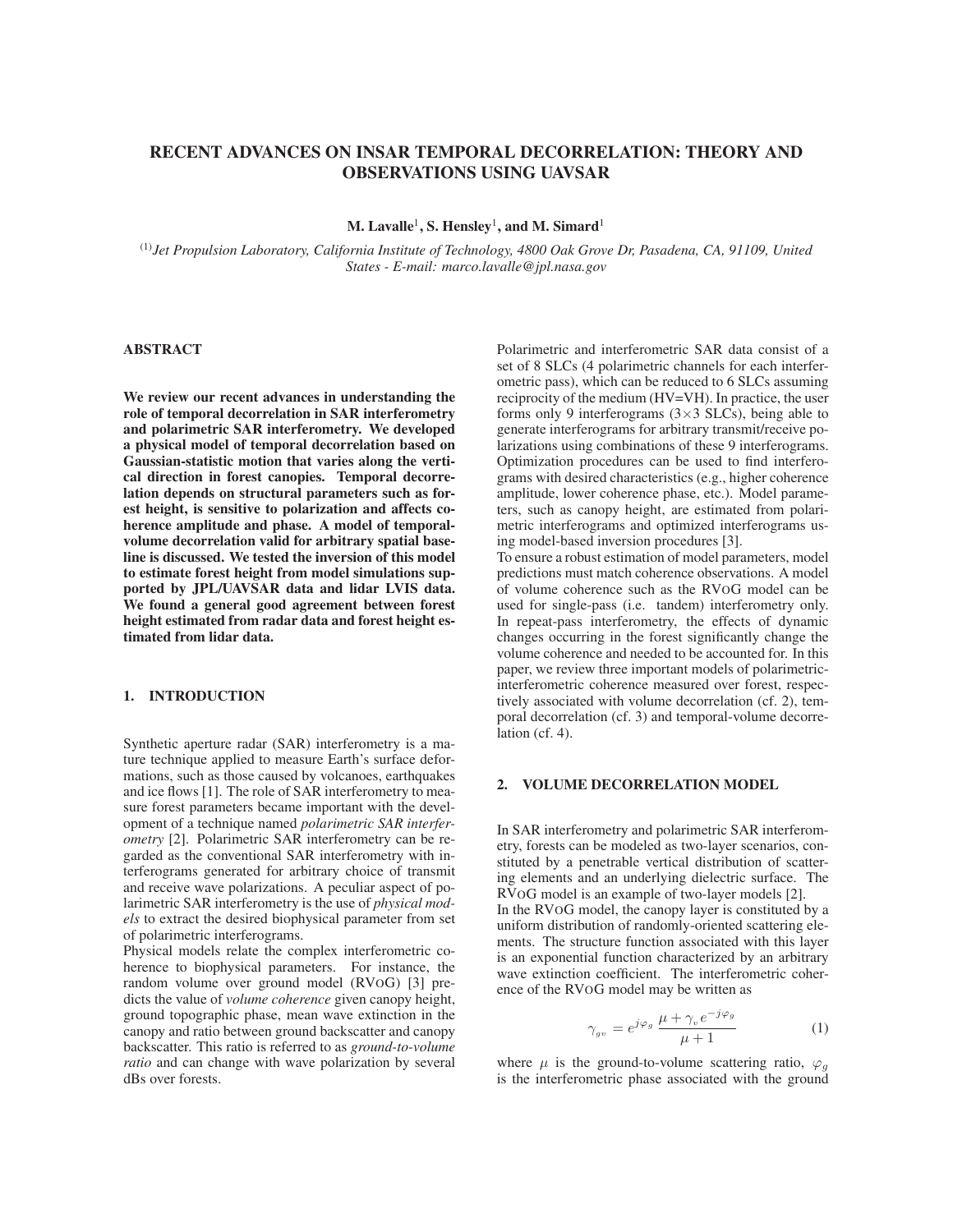surface, and  $\gamma_{\mu}$  is the interferometric coherence of the canopy layer only (without ground surface)

$$
\gamma_v = e^{j\varphi_g} \frac{p_1 \left( e^{p_2 h_v} - 1 \right)}{p_2 \left( e^{p_1 h_v} - 1 \right)} \tag{2}
$$

where

$$
p_1 = \frac{2\kappa_e}{\cos\theta}, \qquad p_2 = p_1 + jk_z. \tag{3}
$$

In (2) and (3),  $h<sub>v</sub>$  indicates the canopy height,  $\theta$  is the look angle of the interferometer,  $\kappa_e$  is the mean extinction coefficient and  $k_z$  is interferometric vertical wavenumber. The RVOG coherence is sensitive to polarization through the ground-to-volume ratio. Coherence values associated with different values of ground-to-volume ratio are aligned along a line segment in the complex plane. The line model has been largely validated and used for forest height estimation from polarimetric-interferometric data [4, 5]

Using models of volume decorrelation in repeat-pass interferometry may lead to large errors if temporal decorrelation is not properly compensated. In a recent work [6], we proposed to account for temporal decorrelation by modeling the effects of temporal changes as described below.

#### 3. TEMPORAL DECORRELATION MODEL

Temporal decorrelation of two-layer scattering scenarios can be effectively modeled by a vertical-varying function that accounts for modification of scattering properties of the layers [7, 6]. The temporal function can be derived assuming temporal changes to be caused by Gaussianstatistic motion of the scatterers with motion variance linearly increasing from the bottom to the top of canopy. The structure function can be assumed to be the same as the RVOG structure function. The model of polarimetricinterferometric temporal coherence may be written as [6]

$$
\gamma_{t_{gv}} = \frac{\mu \, \gamma_{t_g} + \gamma_{t_v}}{\mu + 1} \tag{4}
$$

where  $\mu$  is the ground-to-volume ratio,  $\gamma_{t_q}$  is the groundlevel temporal coherence

$$
\gamma_{t_g} = \exp\left[-\frac{1}{2}\left(\frac{4\pi}{\lambda}\right)^2 \sigma_g^2\right],\tag{5}
$$

and  $\gamma_{t}$  is the temporal coherence associated with the canopy layer

$$
\gamma_{t_v} = \gamma_{t_g} \frac{p_1 \left[ e^{(p_1 + p_3)h_v} - 1 \right]}{(p_1 + p_3) \left( e^{p_1 h_v} - 1 \right)} , \qquad (6)
$$

with

$$
p_3 = -\frac{\Delta \sigma^2}{2h_r} \left(\frac{4\pi}{\lambda}\right)^2.
$$
 (7)

The parameter  $\Delta \sigma^2$  is the *differential motion variance* 

$$
\Delta \sigma^2 = \sigma_v^2 - \sigma_g^2, \qquad (8)
$$

where  $\sigma_q$  and  $\sigma_v$  are the motion standard deviations of the scattering elements at ground-level and of the canopy at reference height  $h_r$ . The differential motion variance along the vertical direction is a key parameter of our temporal decorrelation model. If  $\Delta \sigma^2 = 0$ , then (4) reduces to the temporal decorrelation model proposed by Zebker and Villasenor in 1992 [8].

The temporal decorrelation model (4) and the differential motion have been validated using JPL/UAVSAR data acquired with zero spatial baseline and 45 minutes temporal baseline [6]. From (4), we can see that temporal decorrelation depends on structural parameters, such as canopy height, and changes with wave polarization through the ground-to-volume ratio.

The model (4) has been derived in the case of zero spatial baseline data ( $k_z = 0$ ). In this case, the differential motion leads to real-valued temporal decorrelation. In the case of arbitrary spatial baseline (cf. Sec. 4), we now show that the differential motion affects both the amplitude and phase of the volume coherence.

#### 4. TEMPORAL-VOLUME DECORRELATION **MODEL**

The coherence observed by an interferometer with arbitrary spatial and temporal baseline contains a mixture of temporal and volume effects. A temporal-volume coherence model can be derived starting from the differential Gaussian-statistic motion and the RVOG structure function [9, 10]. A closed-form expression of our temporalvolume coherence model may be written as

$$
\gamma = e^{j\varphi_g} \frac{\mu \gamma_{t_g} + \gamma_{vt} e^{-j\varphi_g}}{\mu + 1} \tag{9}
$$

where  $\gamma_{vt}$  is the temporal-volume decorrelation of the canopy layer only

$$
\gamma_{vt} = e^{j\varphi_g} \gamma_{t_g} \frac{p_1 \left[ e^{(p_2 + p_3)h_v} - 1 \right]}{(p_2 + p_3) \left( e^{p_1 h_v} - 1 \right)}.
$$
 (10)

Note that  $\gamma_{vt}$  is complex-valued and represents the temporal-volume decorrelation of the canopy layer at arbitrary spatial baseline. This term is different than  $\gamma_{t_v}$ shown in (6), which is real-valued and denotes the temporal decorrelation only. Eq. (9) is not obtained from the product of (4) and (1). The non-separability of temporal and volume decorrelation is a consequence of the differential motion in forest canopies.

In order to compare the temporal-volume coherence with the volume coherence, we can define the *temporal factor*  $\alpha_t$  such that  $\gamma = \alpha_t \gamma_{gv}$ . In general, the temporal factor is complex-valued, i.e. the differential motion affects both coherence amplitude and phase, and can be greater than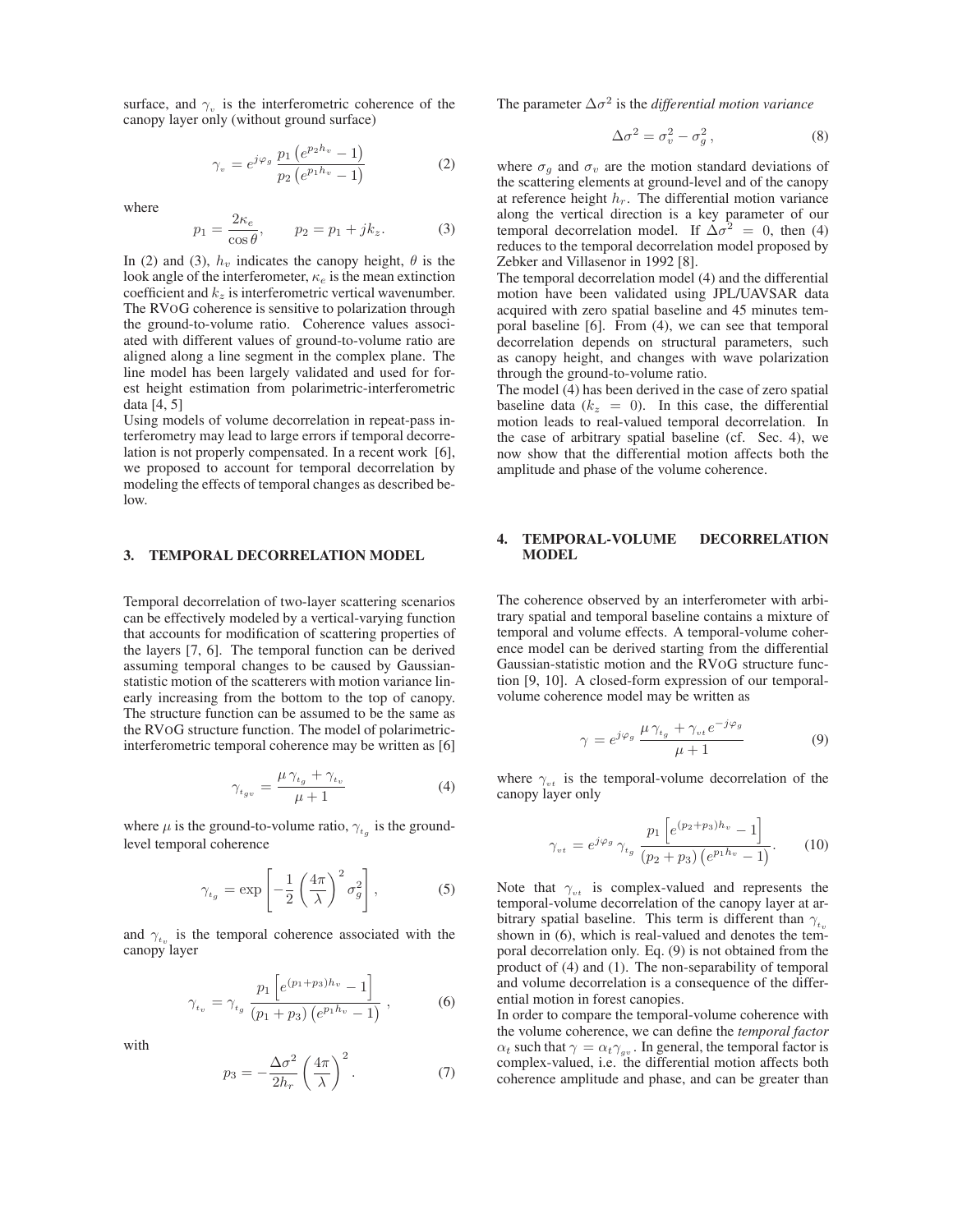

Figure 1: Maps of ground-level (a) and canopy-level (b) motion of scatterers generated to simulate the repeat-pass polarimetric-interferometric coherence. The temporal parameters have been estimated from zero-spatial baseline UAVSAR data [6]. (c) and (d) show the coherence amplitude simulated using model (9) with the minimum (c) and maximum (d) ground-to-volume ratio estimated from polarimetric UAVSAR data. Random noise has been added to the coherence to test the height estimation algorithm.

#### one.

One application of the model (9) is the estimation of forest height from repeat-pass polarimetric-interferometric data. As we assumed the ground-to-volume ratio to be constant between the acquisitions, the model is specially suitable for short or moderate temporal baselines. The model contains six real parameters: the topographic phase  $\varphi_g$ , the canopy height  $\bar{h}_v$ , the extinction coefficient  $\kappa_e$ , the ground-to-volume ratio  $\mu$ , the motion of scattering elements at ground-level  $\sigma_g$  and the motion of the scattering elements at canopy-level  $\sigma_v$ . The key idea is that  $\sigma_q$  and  $\sigma_v$  absorb the bulk of temporal changes, enabling more robust estimation of canopy height. Since the ground-to-volume ratio is the sole parameter that changes with polarization, and each polarimetric channels contributes with a complex coherence observation, a minimum set of 5 complex coherence samples measured at different polarimetric channels is needed to estimate forest height.

In this paper we show a first test of forest height estimation from model simulations supported by real JPL/UAVSAR and lidar LVIS data. Our objective here



Figure 2: Forest height estimated from polarimetricinterferometric SAR data. Data have been generated using model (9) supported by real JPL/UAVSAR data acquired with zero spatial baseline and lidar LVIS data.

is limited to test the invertibility of the temporal-volume coherence model. We estimated the temporal parameters and the minimum/maximum ground-to-volume ratio from zero spatial baseline UAVSAR data [6]. Using forest height available from lidar data and model (9), we generated a set of polarimetric-interferometric coherence images free of platform motion errors and residual geometric and SNR decorrelation. The mean wave extinction was generated from a Gaussian distribution with 0.3 dB/m mean and 0.05 dB/m standard deviation. Random noise was also added to coherence maps. Fig. 1 shows the motion of the scattering elements of the ground (mean value is 3 mm) and of the canopy (mean value is 20 mm) used in the simulation. Maps of Coherence amplitude corresponding to minimum and maximum ground-tovolume ratio are also shown.

We tested the inversion of (9) using a non-linear constrained optimization approach. The constraints were set to include a wide range of physical values of model parameters (e.g.,  $h_v$  was constrained between 0 m and 50 m,  $\mu$  was constrained between -30 dB and 30 dB, etc.). The input to the inversion algorithm was a set of 5 coherence samples generated for different values of ground-tovolume ratio, taken uniformly spaced between the minimum and the maximum ground-to-volume ratio. We plotted the estimated forest height against the true forest height as shown in Fig. 2. There is a general good agreement between estimated and true forest height. Outliers are likely due to regions of low coherence (eg. the river) and can be easily masked before performing the inversion procedure.

# 5. CONCLUSION

Repeat-pass SAR interferometry supported by polarimetry can be used to estimate forest parameters. We have reviewed three important models of the polarimetric and interferometric coherence, namely a volume decorrelation model, a temporal decorrelation model, and a model of